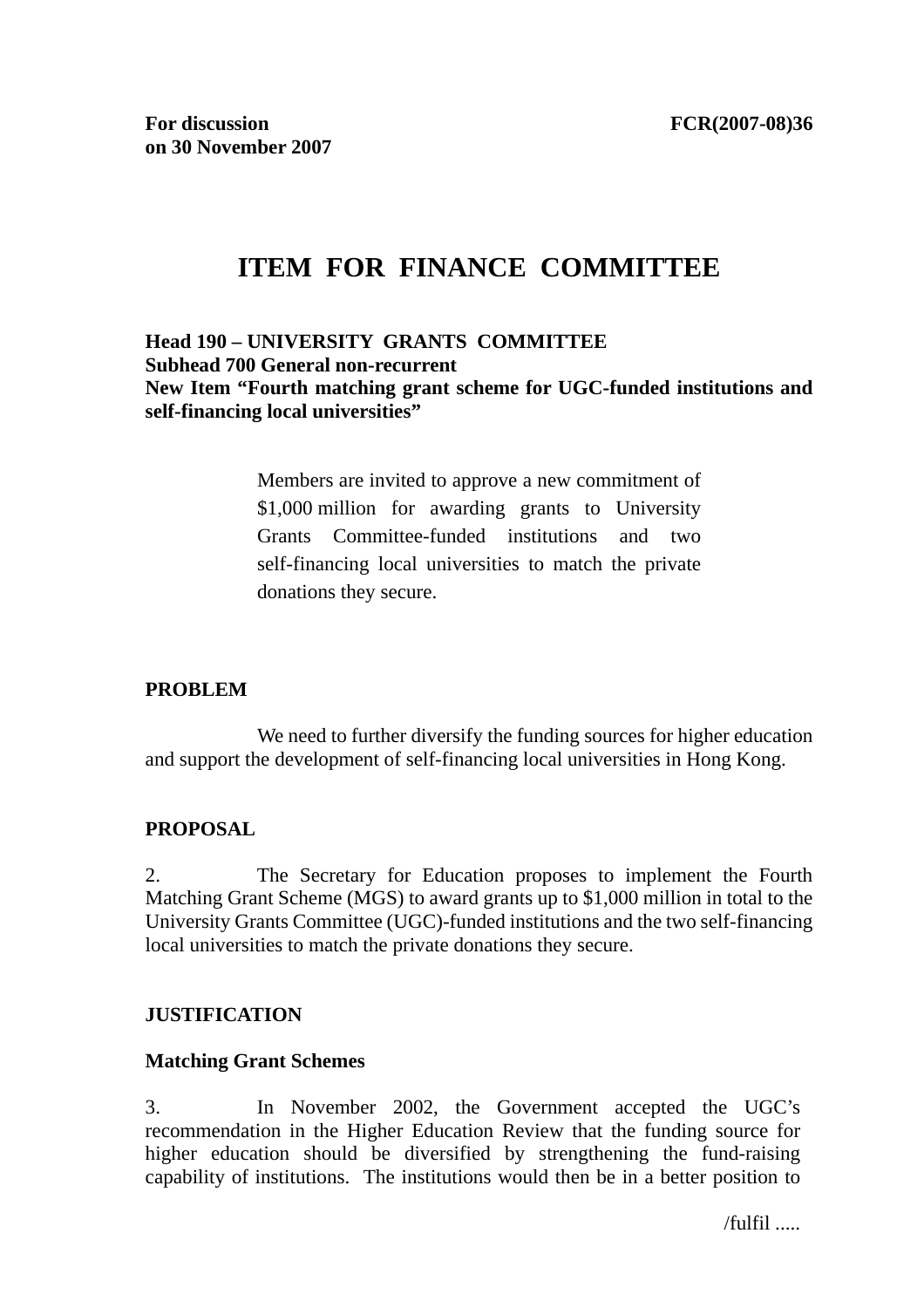fulfil their strategic roles and compete at the international level. The Administration has since 2003 launched three rounds of MGS of \$1 billion each for awarding grants to UGC-funded institutions to match private donations secured by them. The results are tabulated as follows –

| <b>MGS</b>       | <b>Duration</b>                     | Government<br><i>matching grant</i><br>allocated | <b>Private donations</b><br>secured |
|------------------|-------------------------------------|--------------------------------------------------|-------------------------------------|
| <b>First MGS</b> | 1 July $2003 -$<br>30 June 2004     | \$1.0 billion                                    | $$1.3$ billion                      |
| Second MGS       | 1 August 2005 –<br>28 February 2006 | \$1.0 billion                                    | \$1.9 billion                       |
| Third MGS        | 1 June $2006 -$<br>15 March 2007    | \$0.9 billion                                    | $$1.6$ billion                      |

As a result of the three MGS, the eight UGC-funded institutions have altogether secured additional resources of about \$7.7 billion in total, comprising about \$2.9 billion of government matching grants and close to \$4.8 billion private donations. The UGC has reviewed the effectiveness of the MGS and the key findings of the review are set out in paragraphs 4 to 9 below.

# *Cultivation of a philanthropic culture*

4. The three rounds of MGS have attracted over 600 donations of \$1 million or above each, which accounted for over 80% of the total private donations secured. At the same time, there were over 20 000 donations of below \$1 million each. MGS has thus encouraged the community to be more generous in supporting the tertiary institutions and facilitated the emergence of a philanthropic culture. Indeed, when compared with previous years with no MGS, the level of private donations in the years when MGS were held was significantly higher.

# *Use of matching funds*

5. Based on information provided by the UGC-funded institutions, the resources secured under MGS have been/will be put into good use in the following four broad areas –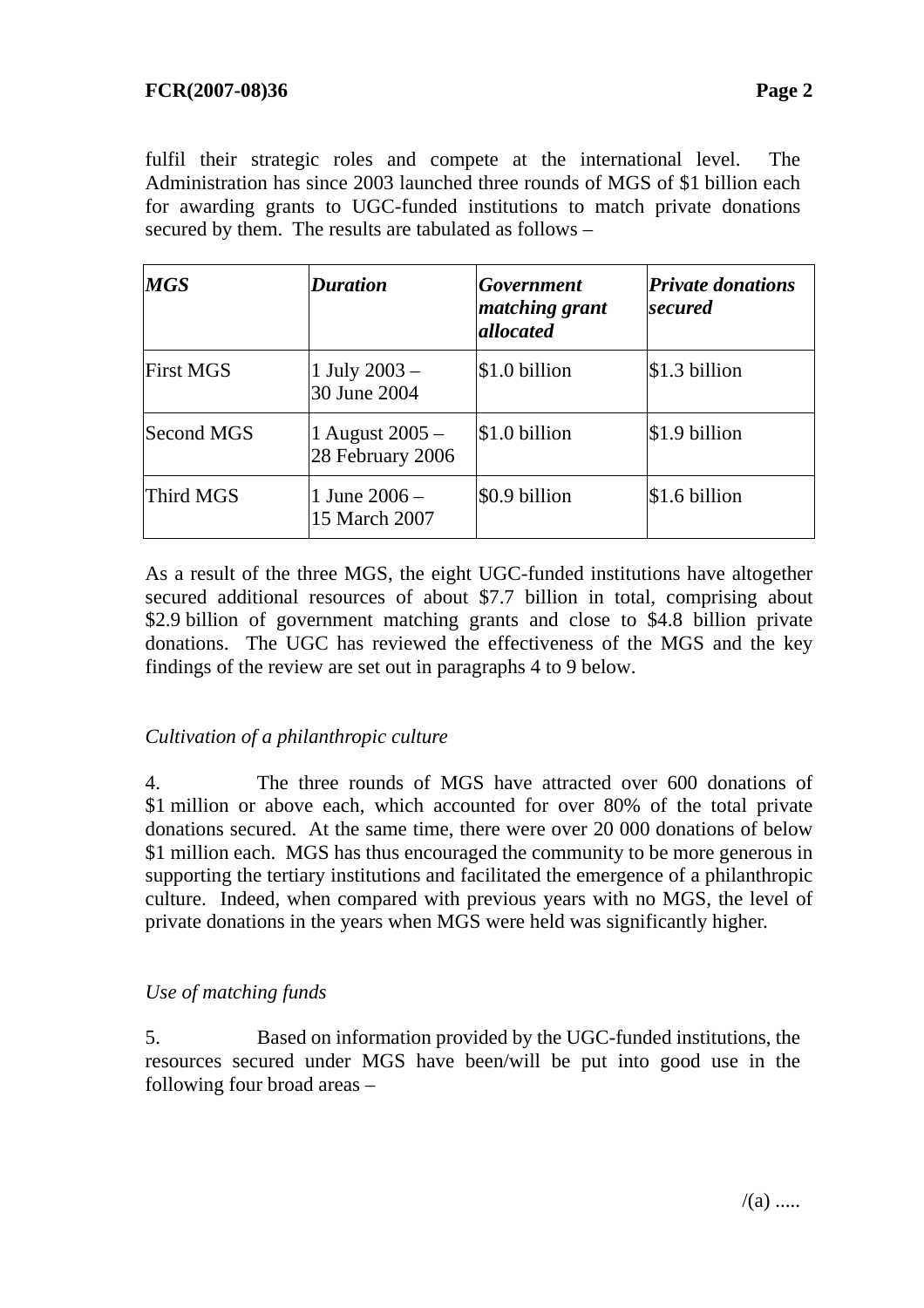- (a) **Teaching and Research Enhancement** to recruit and retain top-notch academic staff for general and long term development of teaching and research programmes; and to adopt and apply new technologies and methodologies to improve teaching and learning environment. Specific projects under this area include providing support to research centres to enable them to be self-sustainable, hiring more staff to increase staff-student ratio so as to improve teaching and research capabilities, etc.;
- (b) **Academic Strength and Niche Area Development** to support academics for engaging in focused research activities and pursuing developmental activities in the niche areas of institutions, with a view to attaining leading positions regionally or internationally. Initiatives under this area include providing support to existing specific disciplines and developing new niche areas by recruiting additional staff, funding chair professorships, procuring specialised equipment, etc.;
- (c) **Student-oriented Activities and Development Programmes** to conduct student exchange programmes and activities for local students to widen their exposure and to promote internationalisation; to further student development by including community and social services as part of the regular curriculum, developing whole-person education, providing work-integrated education activities, and enhancing students' leadership skill and core competence; to provide scholarships for outstanding students; and to strengthen Hong Kong's position in the international education arena; and
- (d) **Capital Projects** to augment government provision for capital projects under their campus development programmes.

6. The eight institutions have advised that out of the \$7.7 billion secured in the three rounds of MGS, about \$2.3 billion had been/would be set aside as endowments to generate investment income for funding teaching and learning activities on a recurrent basis. For example, \$1.0 billion were/would be used to set up about 80 endowment chair professorships and \$0.7 billion were/would be used for funding scholarships.

7. The consolidated plan of the UGC-funded institutions for utilising the resources secured under the three rounds of MGS (including interest and investment income) is summarised below –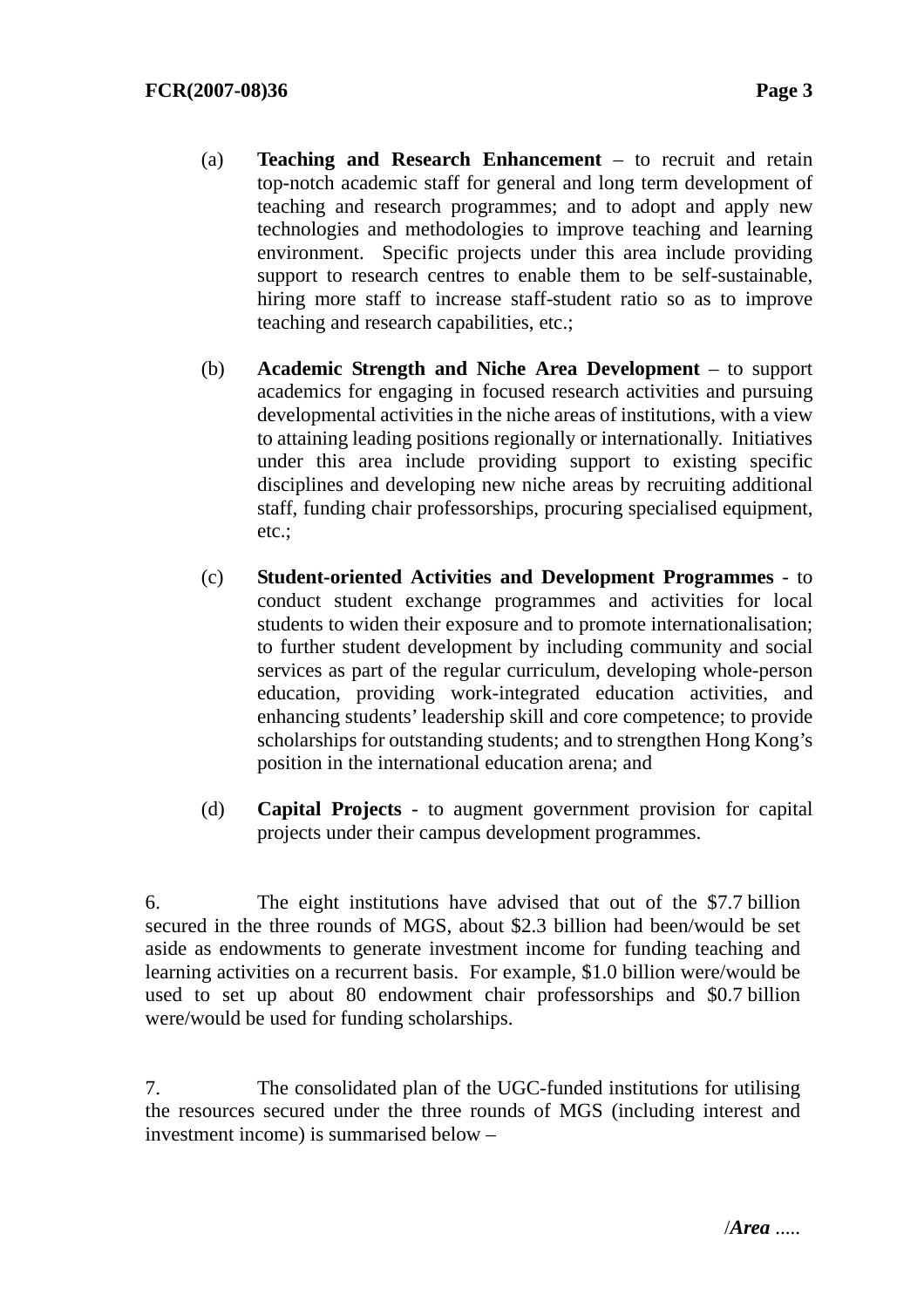| Page |
|------|
|      |

| Area of<br><i><b>Expenditure</b></i>                            | Up to 2006/07<br>academic year<br>$(\mathbf{\$}m)$ | <b>Plan from</b><br>2007/08 academic<br>year onwards<br>$(\mathbf{\$}m)$ | <b>Total</b><br>$(\mathfrak{m})$ |
|-----------------------------------------------------------------|----------------------------------------------------|--------------------------------------------------------------------------|----------------------------------|
| Teaching and<br>research<br>enhancement                         | 827                                                | 1,827                                                                    | 2,654                            |
| Academic strength<br>and niche area<br>development              | 1,122                                              | 1,345                                                                    | 2,467                            |
| Student-oriented<br>activities and<br>development<br>programmes | 1,195                                              | 1,249                                                                    | 2,444                            |
| Capital projects                                                | 147                                                | 422                                                                      | 569                              |
| <b>Total</b>                                                    | 3,291                                              | 4,843                                                                    | 8,134                            |

8. With the additional funding acquired under MGS, institutions have also stepped up their efforts in fund-raising activities and introduced measures to strengthen their fund-raising capability. They have recruited extra staff to take on additional fund-raising activities, organised fund-raising projects, conducted feasibility studies and drawn up recommendations on fund-raising directions and strategies, and established stronger linkages with their alumni through the establishment and maintenance of alumni database.

9. As mentioned above, MGS has led to the emergence of a philanthropic culture and an increase in public recognition of the value of community investment in education. Some of the higher education institutions have mobilised major philanthropists to support their long-term strategic development in accordance with their specific roles and niche areas. MGS has thus effectively diversified the sources of funding of our tertiary institutions, and is of crucial importance in ensuring the international competitiveness and sustainable development of the higher education sector in Hong Kong.

# **Proposed Fourth Matching Grant Scheme**

10. In view of the positive and encouraging results of the MGS, the UGC and the Administration see merits in providing further support to the institutions' endeavours so as to sustain the momentum of the philanthropic culture of Hong Kong fostered by the previous rounds of the MGS. We therefore propose to allocate a further \$1,000 million for introducing a Fourth MGS.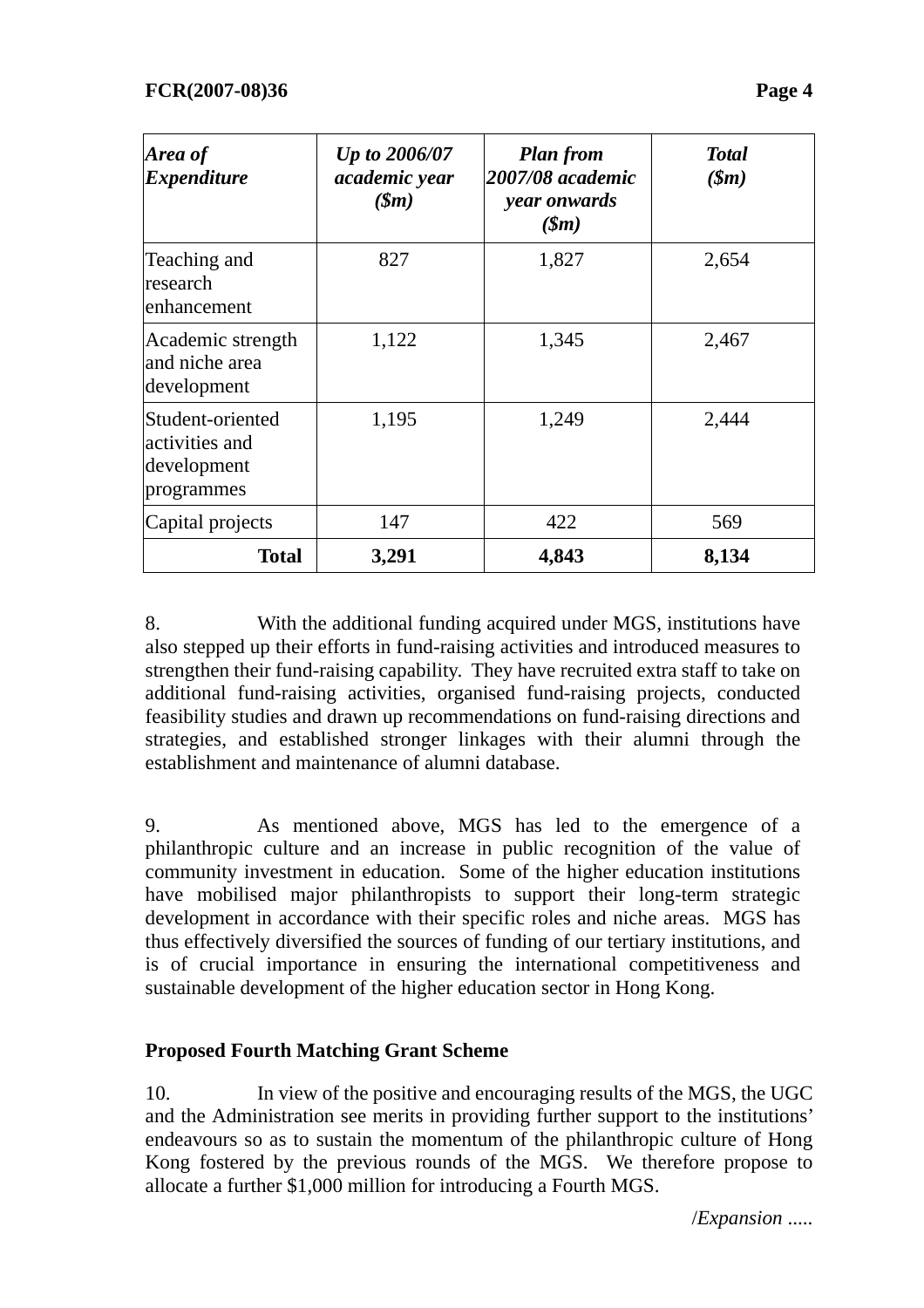# **FCR(2007-08)36 Page 5**

# *Expansion of the Scheme to cover self-financing local universities*

11. Traditionally, university education in Hong Kong has been provided primarily by the eight UGC-funded institutions. With the development of the self-financing post-secondary sub-degree sector since 2000, more and more sub-degree graduates aspire to obtain a degree through topping up their studies. In addition to the proposed creation of some 3 800 publicly-funded senior year places by phases from the 2005/06 to 2009/10 academic years (i.e. 1 927 places for Year 2 and Year 3 respectively) at the UGC-funded institutions, the self-financing degree awarding institutions are also taking the initiative to develop degree programmes to provide higher education opportunities to more students. Notably, the two self-financing universities in Hong Kong, namely the Open University of Hong Kong (OUHK) and Hong Kong Shue Yan University (HKSYU), are offering locally-accredited academic programmes at degree or above level. The two universities will provide a total of about 1 900 self-financed degree places at intake level in the 2007/08 academic year.

12. The success of OUHK and HKSYU shows that the community is receptive to the development of private universities as a way to diversify the higher education sector. While OUHK and HKSYU both operate on a self-financing basis and do not receive any recurrent government subvention (except for refund of rates and government rent), the Administration has supported OUHK by providing capital grants of more than \$600 million over the years for the implementation of various initiatives that are conducive to fulfilling OUHK's mission $N<sup>ote</sup>$ . A \$200 million one-off grant was provided to HKSYU in 2006-07 upon the upgrading of Shue Yan into a university for establishing a General Development Fund to support its long-term development.

13. To provide further support to these two self-financing universities, we propose to include them in the Fourth MGS, thus extending the coverage of the Scheme to ten tertiary institutions, viz. the eight UGC-funded institutions, as well as OUHK and HKSYU.

# **Eligibility Criteria**

 $\overline{a}$ 

# *UGC-funded institutions*

14. For the UGC-funded institutions, we propose adopting essentially the same basic principles of the Third MGS for the Fourth Scheme as follows –

 $/(a)$  .....

Note These included IT-related projects such as the establishment of an electronic library in 1996-97, establishment of a Centre of Excellence in 1997-98, implementation of the Information Technology Development Plan in 2000-01 and establishment of the Centre for Innovation in 2007-08.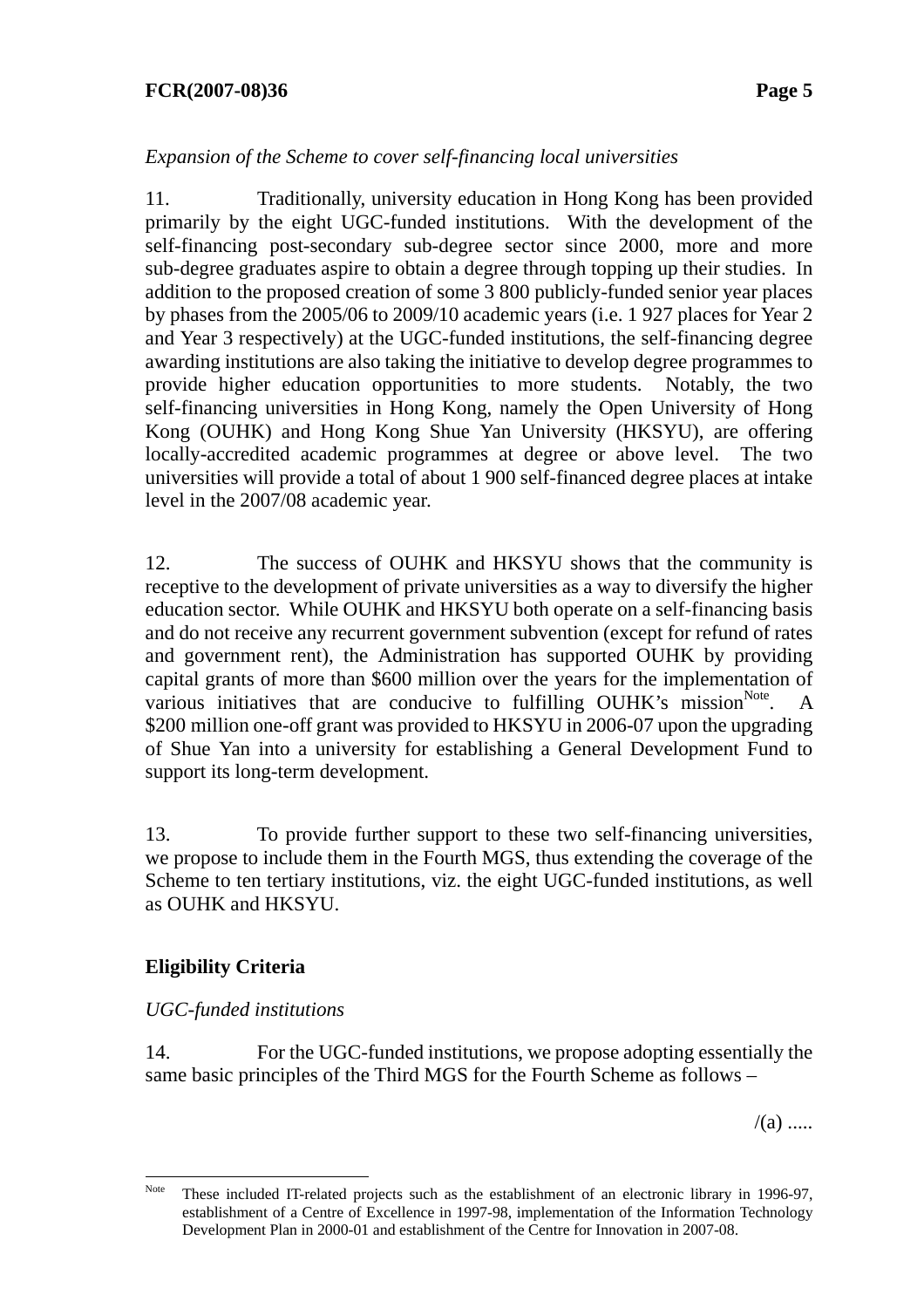- (a) the government matching grants should be used for activities within the ambit of UGC recurrent grants;
- (b) the government matching grants can be used to offer scholarships for meritorious non-local students; and
- (c) private donations for the construction of buildings on campus can be matched, provided that the government matching grants are used on activities within the ambit of UGC recurrent grants or scholarships.

# *OUHK and HKSYU*

15. As OUHK and HKSYU are both self-financing local universities that are not receiving recurrent funding from the UGC, there is a need to propose different parameters which could reflect the spirit and scope of the Scheme as well as addressing the needs of the two self-financing local universities. We propose that private donations received by the two universities for the following purposes could be matched –

- (a) to support locally-accredited self-financing programmes at degree or above level offered by OUHK and HKSYU;
- (b) to provide scholarships for meritorious students; and
- (c) to support capital works projects.

The matching grants allocated could also be used in the above three areas, thus providing additional resources for the two self-financing local universities to support their efforts in providing quality tertiary education.

# **Operating Terms and Conditions**

16. UGC will administer the proposed Fourth MGS, which will operate under essentially the same basic terms and conditions as that of the Third MGS as approved by the Finance Committee (FC) vide FCR(2006-07)12 on 26 May 2006. The broad operating principles for the Fourth Scheme are as follows –

- (a) only new donations paid to the institutions on or after a specified Effective Date (1 January 2008 if funding approval is obtained before then) are eligible for matching grants;
- (b) the Scheme should encourage healthy competition among institutions and give the smaller or younger institutions a fair chance of securing grants. To this end –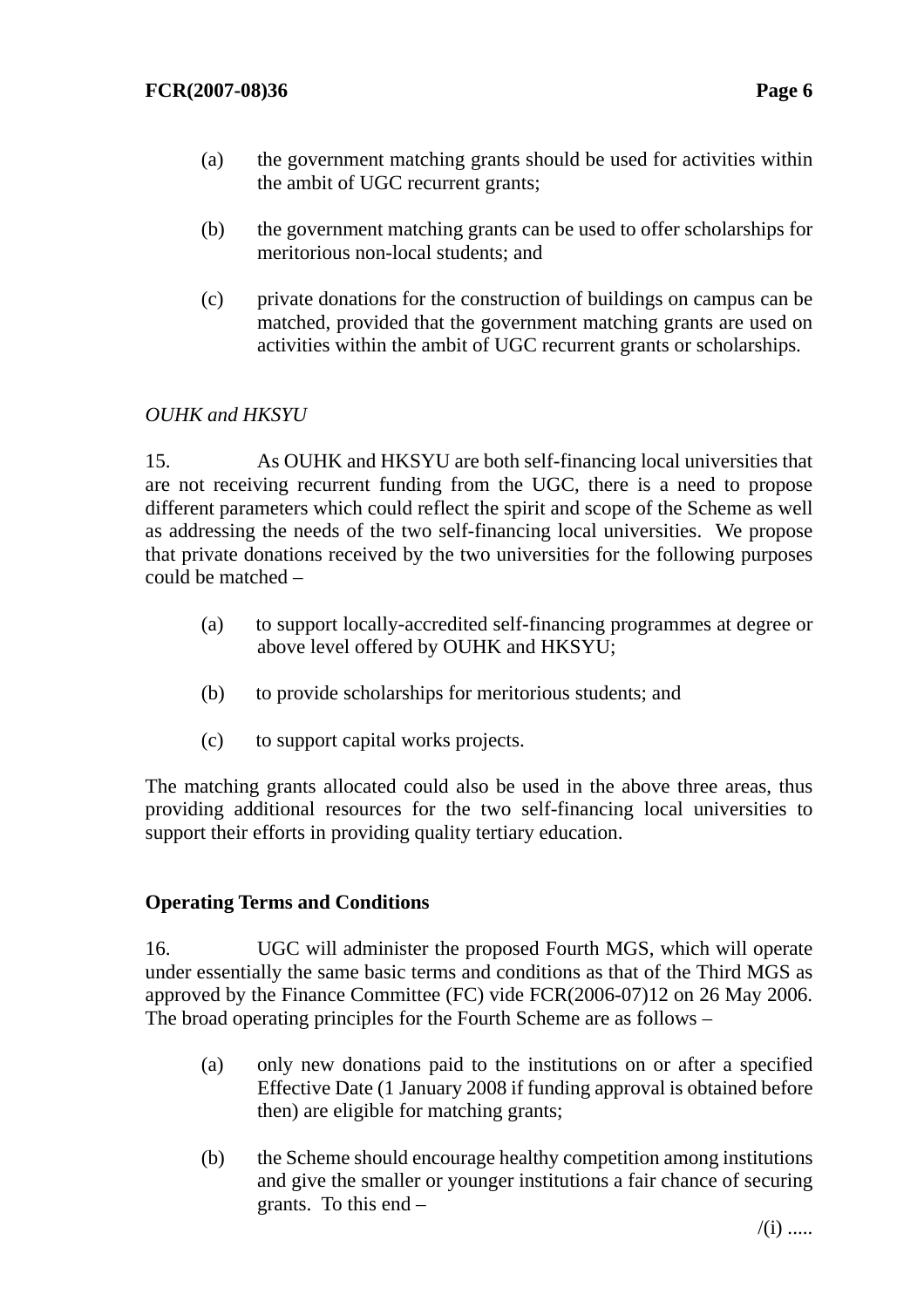- (i) the UGC will set aside an amount of \$45 million (i.e. "floor") for matching by each institution as a guaranteed minimum in the first 12 months after the Scheme is open for application (until end December 2008). Any request of the institutions over and above this amount will be considered on a first-come-first-served basis;
- (ii) by the end of the 12-month period, funding under the guaranteed minimum which has yet to be matched by the concerned institutions will be opened up for application by all institutions on a first-come-first-served basis; and
- (iii) apart from the "floor" in (i) above, there will be an upper limit of \$250 million (i.e. "ceiling") applicable to the aggregate amount received by each institution;
- (c) the matching should be \$1 for \$1 up to the "floor", beyond which a \$1 for \$2 matching is proposed (i.e. \$1 government grant for every \$2 private donations secured). The matching ratio of \$1 for \$1 up to the "floor" is to facilitate those smaller or younger institutions with less fund-raising capabilities to secure a reasonable share of the matching grant. A \$1 for \$2 matching is proposed for the level beyond the "floor" in order to maximise the amount of private donations to be solicited;
- (d) subject to the limits in (b) and (c) above, all requests for government matching grants will be considered on a first-come-first-served basis. All uncommitted funds after the end of the first 12 months will be carried over to the remaining months for matching. The Scheme will end at the end of February 2009, so that funds can all be disbursed by the close of the 2008-09 financial year (i.e. 31 March 2009);
- (e) the fact that an institution has secured a government matching grant for a project does not commit the Administration to providing recurrent grants or further matching grants to the institution for the project on a recurrent basis. Any recurrent consequences of all projects undertaken by institutions with funding secured under this Scheme will have to be met by the institutions from available resources;
- (f) private donations received by UGC-funded institutions for activities within the ambit of UGC recurrent grants, scholarships and capital works projects can be matched by government grants, although the government matching grants may only be used on the former two categories. Neither the grants nor the donations they match can be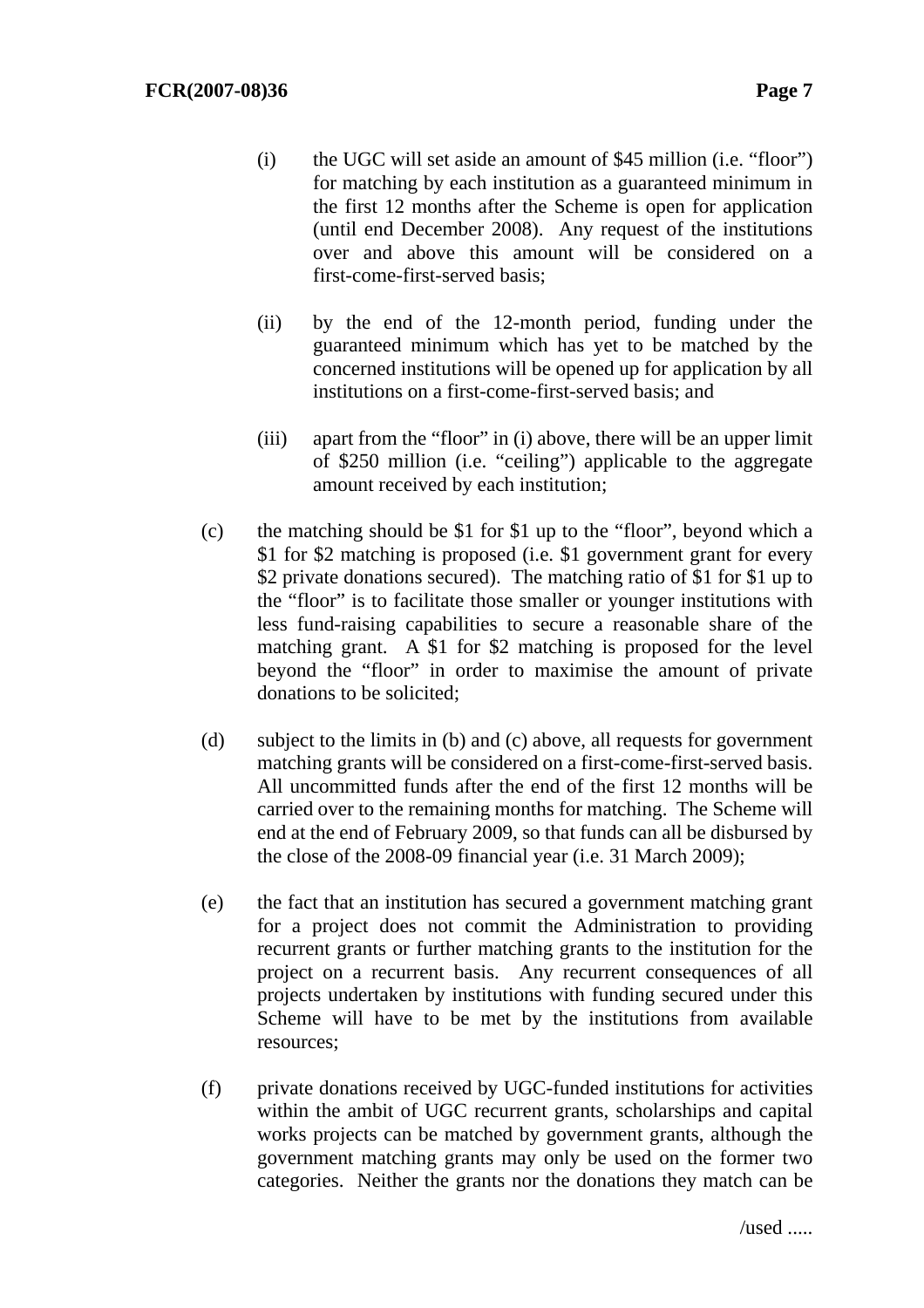used for self-financing activities. As regards the two self-financing local universities, private donations received to support locally-accredited self-financing programmes at degree or above level, scholarships and capital works projects can be matched. The government matching grants allocated can be used in all three areas;

- (g) the government matching grants received by UGC-funded institutions and any investment income arising from the grants are additional to the Government's recurrent subsidy to the institutions;
- (h) the UGC-funded institutions may retain any unspent matching grants across triennia, in addition to the reserve accumulated from their recurrent grants. The two self-financing universities may spend the matching grants according to their own schedules;
- (i) to ensure fairness in the matching process, there will be no "double matching" or "double subsidies". In other words, donations from various public/government funds (e.g. projects sponsored by the Quality Education Fund and the Innovation and Technology Fund), those from the Hong Kong Jockey Club, and donations already matched with public funds under other matching schemes will not be eligible for any government matching grants under the Scheme; and
- (j) to ensure the accountability and transparency of the operation of the Scheme –
	- (i) UGC will coordinate the institutions' disclosure of donations and the intended use of both the private donations and the government matching grants received. Institutions should also disclose publicly in their annual accounts the amount and purpose of any private donations received which are matched by the government matching grants;
	- (ii) the use of government matching grants and the donations matched will be subject to audit assurance. Auditors will need to confirm that the conditions of the grants have been met; and
	- (iii) the institutions will need to ensure the cost-effectiveness of the government matching grants to be spent.

/**Implementation** .....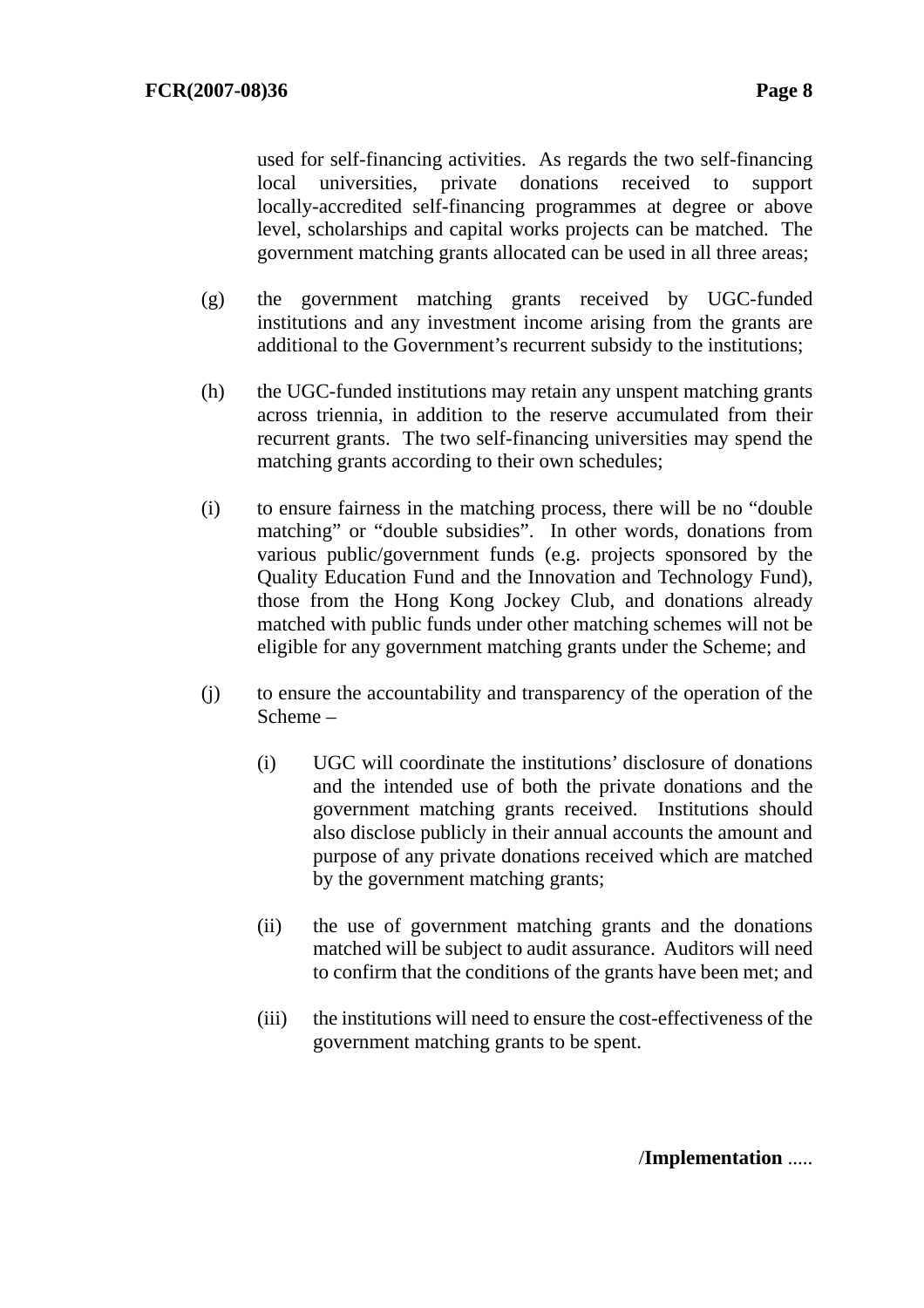## **Implementation Timetable**

17. Subject to Members' approval, the Scheme will be open for application from 1 January 2008 and will last for 14 months up to 28 February 2009.

# **FINANCIAL IMPLICATIONS**

18. The Government has earmarked/will earmark sufficient funds in the 2007-08 and 2008-09 Estimates for implementation of the Scheme. The proposal has no recurrent financial implications for the Government. The estimated cash flow for the proposal is as follows –

|                              | 2007-08            | 2008-09 |
|------------------------------|--------------------|---------|
| <b>Estimated expenditure</b> | \$600 <sub>m</sub> | \$400m  |

19. For administrative convenience and simplicity, the UGC Secretariat will deal with donations matching from all ten institutions, including OUHK and HKSYU. This arrangement with respect to OUHK and HKSYU carries no other policy or funding implications.

# **PUBLIC CONSULTATION**

20. The Legislative Council Panel on Education was consulted on 12 November 2007 and supported the proposal. A Member expressed concern about the naming right for constituent colleges/faculties and capital works projects funded by private donations and government funding. Naming facilities or faculties after a benefactor is a common practice internationally. Institutions in Hong Kong have established their own internal guidelines in this aspect and will consider factors such as the donor's contribution to the institution or the community at large in considering whether or not to name facilities or faculties after the donor. Separately, some Members suggested that the Administration should consider extending the Scheme to cover self-financing sub-degree sector of the institutions concerned. The Administration has implemented a series of support measures for the self-financing post-secondary sector, including start-up loans, land grant at nominal premium and accreditation grants. The Administration is conducting a review of the post-secondary education sector, which will cover, among others, appropriate support measures to be put in place in the future. The review is expected to be completed by mid 2008.